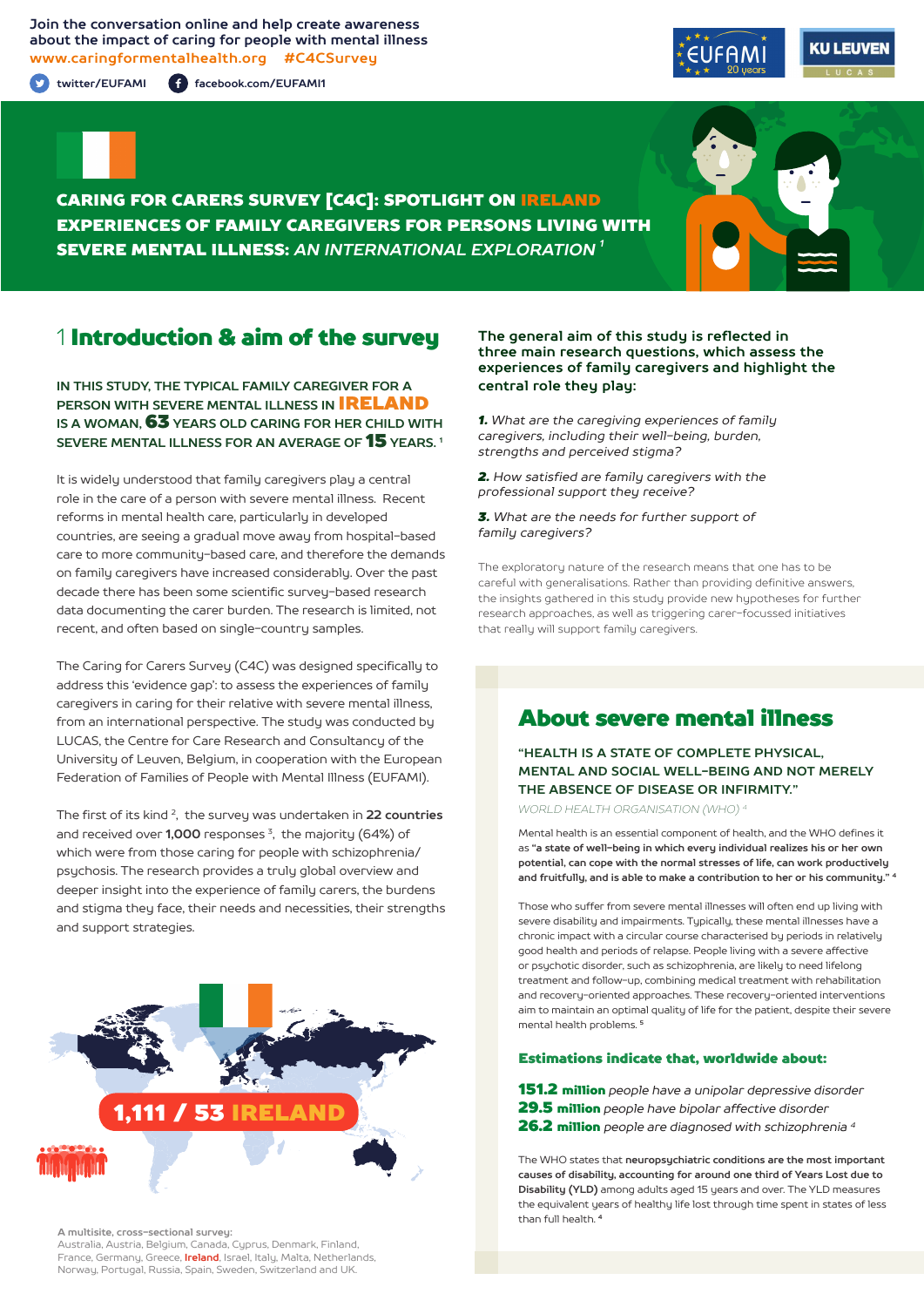## 2 The value of caregivers

"CARERS FOR PEOPLE AFFECTED BY SCHIZOPHRENIA OFTEN FEEL UNDERVALUED. DURING EARLY PSYCHOSIS, INTERVENTIONS AIMED AT THE FAMILY CAN FACILITATE PATIENT IDENTIFICATION, IMPROVE THE EMOTIONAL WELL-BEING OF FAMILY MEMBERS AND SUPPORT CARERS IN THEIR UNQUESTIONABLY IMPORTANT ROLE IN PROMOTING REMISSION AND RECOVERY." *EUFAMI 6*

Traditionally, people living with a severe mental illness require intensive treatment and, in many countries, may **reside in specialised hospitals. However, in between periods of relapse, most people with severe mental illness such as schizophrenia or depression live in the community and are cared for by their relatives.** Thus, both in practice, policy and research, there is growing attention to the needs of family caregivers.

**In practice** - The majority of the family caregivers in **Ireland** who took part in the survey live with the patient. However, the report reveals that living with the patient or not does not necessarily reduce the burden of the caregiving role.<sup>1</sup>

### **INTERNATIONALLY,** 4 OUT OF 10 **PEOPLE CARED FOR IN THIS SURVEY LIVE AT HOME WITH THEIR CARER. 1**

**FROM A GLOBAL PERSPECTIVE, MORE THAN** 3 OUT OF 4 **(76%) WERE CARING FOR THEIR SON OR DAUGHTER, 10% WERE CARING FOR A PARTNER OR SPOUSE AND 7% FOR THEIR BROTHER OR SISTER. 1**

In policu - Mental health policies, especially those in developed countries, are shifting towards more communitybased care. This policy shift is also reflected in the growing importance of patient and family support organisations, such as advocacy groups. The WHO Mental Health Atlas clarifies that family associations are present in 80% of the high-income countries and 39% of the low-income countries. In countries with family associations, 38% of these organisations frequently participate in legislation formation and implementation; about 42% are not routinely consulted and 20% of the family associations are rarely or not consulted. **<sup>4</sup>**

**INTERNATIONALLY, THE REPRESENTATION OF EUFAMI** AND NATIONAL AND REGIONAL FAMILY MEMBER ORGANISATIONS, **AT POLICY LEVEL, IS** IMPORTANT FOR 90% **OF FAMILY CAREGIVERS. 1**

**FROM A GLOBAL PERSPECTIVE. AROUND 9 IN** 10 FAMILY CAREGIVERS **WANT MORE OPPORTUNITIES TO MEET, AND SHARE KNOWLEDGE AND EXPERIENCES, WITH PROFESSIONAL CARERS (93%), AS WELL AS OTHER FAMILY MEMBERS AND INFORMAL CARERS (90%). 1**

In research - The role of family caregivers has long been recognised. In the early 1950s research focussed on the role of families in the relapse of schizophrenia, examining 'Expressed Emotion' as a core theme. **7** The recent societal trend for reducing in-patient beds in mental health institutions and towards the more rapid discharge of the patient from hospital into the community has re-invigorated research into the role of family caregivers, and this is very much in line with caregiving research in other patient populations.

**FROM A GLOBAL PERSPECTIVE,** TWO THIRDS **OF THE PERSONS CARED FOR BY THE FAMILY CAREGIVER HAVE SCHIZOPHRENIA OR PSYCHOTIC ILLNESS. 1**

**INTERNATIONALLY, MORE THAN 1 IN 3 (37%) IS 'QUITE A BIT' OR 'A LOT' CONCERNED ABOUT THE PERSON THEY CARE FOR RELAPSING OR DETERIORATING. 1**

# 3 Study conclusions & Irish highlights

THE GREATEST NEED OF FAMILY CAREGIVERS LIES IN THE RECOGNITION THAT THEY ARE A FULL PARTNER IN CARE, AND IN THE NEED TO BE LISTENED TO AND TAKEN SERIOUSLY BY PROFESSIONAL CAREGIVERS.<sup>1</sup>

Advances in treatment, economic pressures and policy shifts in mental healthcare, have resulted in family members being increasingly expected to be present, close by and available for caregiving at all times. The findings of the C4C survey reflect this; that caring for a relative with a severe mental illness, like schizophrenia or bipolar affective disorder, involves an enormous commitment.

The high demands place a heavy burden on caregivers and this research confirms that most family caregivers of persons with severe mental illness are confronted with an accumulation of burden on several areas of their lives. Combining the emotional and relationship burden with lack of sleep, feelings of depression and anxiety or experiencing strains in the relationship with the person they care for, together with the social isolation and stigma that these family caregivers are confronted with gives an idea of the chronic stress that family caregivers are exposed to. It is vital therefore that community-based care should not become a euphemism for the single family caregiver carrying the entire burden.

Not surprisingly, 93 percent<sup>1</sup> of the family caregivers participating in the international study express the need for additional support to help with their role as a caregiver with half asking for significant levels of support. Family caregivers know what it is like to live with mental illness through their daily experiences with the patient. They especially worry about the future and what will happen with their ill relative in the long term. These worries need to be taken seriously and further support and information needs to be provided. Whilst information and advice are offered by professional caregivers